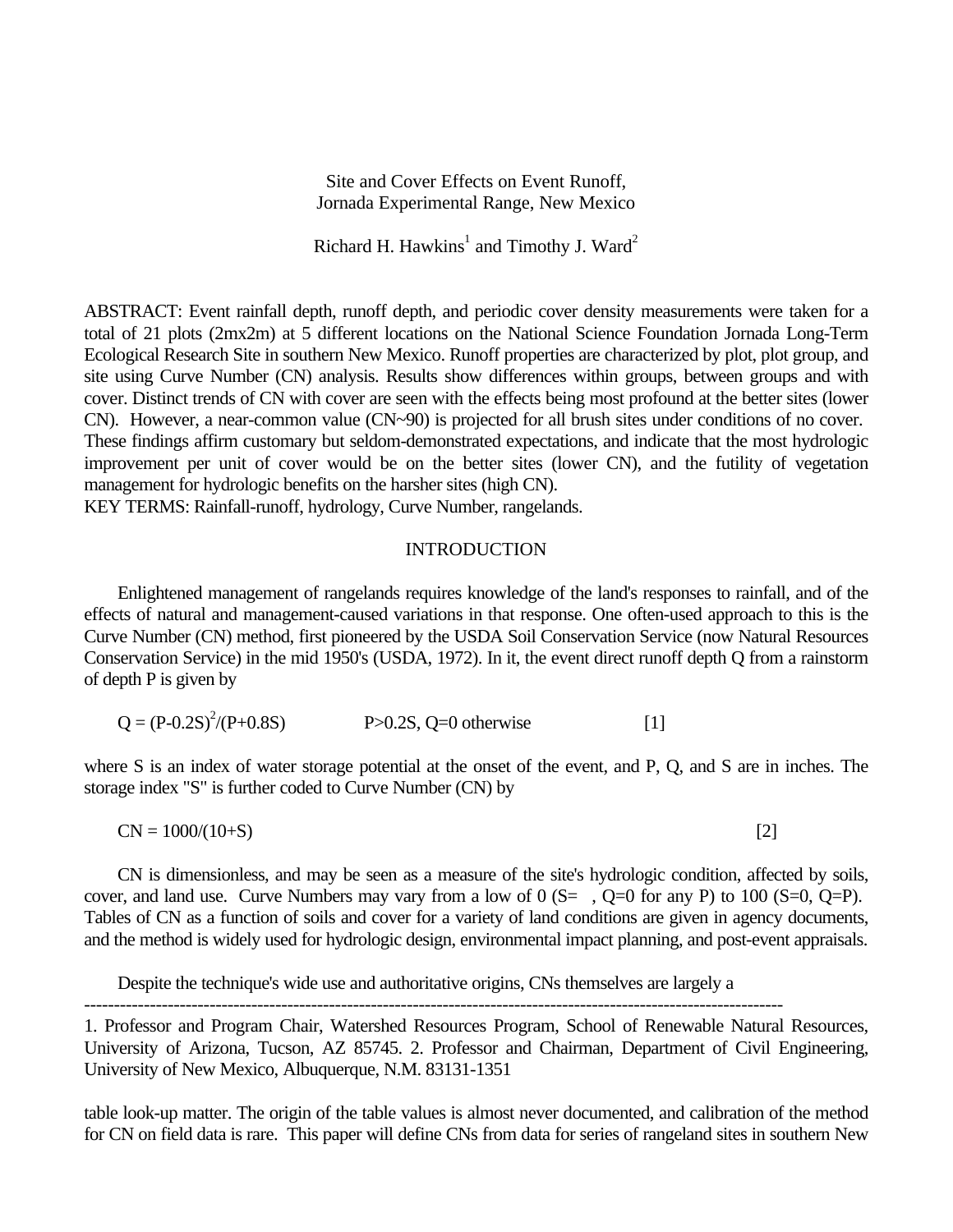Mexico, and explore cover relationships with an eye towards management concerns.

# Background

Location and setting: The analyses were done for rainfall-runoff data collected from plots at the Jornada Research Site, in Dona Ana County, southern New Mexico, about 25 miles NW of Las Cruces, at an elevation of about 4600 ft. The climate is hot and dry in the summer (June maximums are in the mid-90°F range), and cold and dry in the winter (January minimums are in the high 30°F range). Average annual precipitation is about 9 inches, with more than half of that from July through September as local thundershowers. Pan evaporation is about 90 inches. (Bolin and Ward, 1986).

The Jornada LTER (Long-Term Ecological Research) site is operated under the auspices of New Mexico State University and Duke University. LTER experiments are located on the NMSU College ranch and the USDA Jornada Experimental Range. Its cover is typified by shrubs such as creosote bush (*Larrea tridentata*) and mesquite (*Prospois glanulosa*), and has been under a woody plant invasions for about the past 100 years, replacing black grama (*Bouteloua eripoda*) (Schlesinger et al, 1990).

Runoff Plots and Instrumentation: Permanent rainfall runoff plots at five different sites were established beginning in 1982, and were monitored through late 1992. Figure 1 gives the coverage durations of the various sites. The 2x2 meter plots were in groups of four at each site, with 2 associated pairs of contrasting high or low cover, as identified in Figure 1. Slopes ranged from 3.9 to 9.7 percent, and are given in Table 1. Plot instrumentation consisted of calibrated collecting barrels, and standard rain gages, so that with frequent readings matched to an accompanying recording rain gage overall rainfall and runoff depths were recorded. The cover densities were recorded on each plot several times over the duration of study, using line intercepts and grids,and the average values are given in Table 1. The plots were not grazed during the period of record, but have a history of grazing use over the previous 100+ years.



Figure 1. Coverage duration in calendar years for the Jornada runoff plots. The "high" and "low" designations refer to the relative cover densities of the plot clusters.

The five plot locations were selected considering the variety of conditions in the area: The names are almost self-explanatory: Creosote bush is common in the area, and thus Creosote Control (CC), Creosote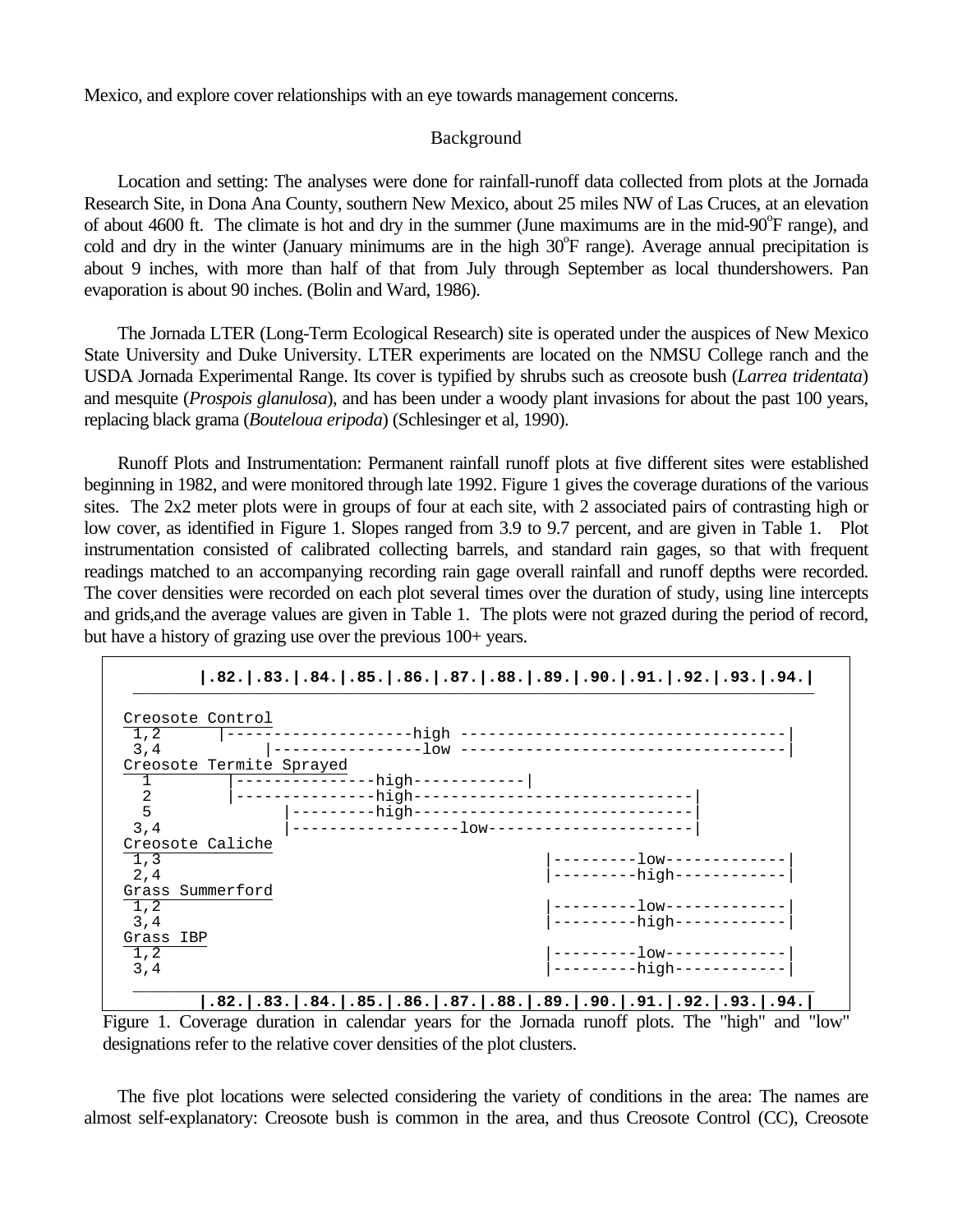Caliche (CL), and Creosote Termite (CT). The latter results from a chlordane treatment to exterminate termites and an attempt to detect its hydrologic effects. These three are "brush" sites. Also, there were two "grassland" sites: Summerford Mountain (GS), and IBP (GI). The IBP site is so named from its association with other IBP ecological studies on the Jornada Range. The brush label implies a creosote bush site, while the grass label simply mean no creosote, but the presence of other vegetation, including some grass. The first four sites are within a half mile of each other at the LTER/Jornada Watershed area, and GI site is about 6 miles to the northwest.

The soils on the CC,CL,CT and GS sites are of Onite series, with a surface loamy sand texture and Hydrologic Soil Group B. The GI site is of the Pintura series, a fine sand of Hydrologic Soil Group A. Further background on the soils is given is given by Wierenga *et al* (1989) and USDA (1977), and on the ecology of the area by Elkins *et al* (1986), and Bolton *et al* (1990).

Data: In keeping with the limits of the instrumentation, no events were defined within a single day. That is, a day's rainfall and runoff was assumed to be a single event. There was a small fraction -less than 2 percent which had the runoff depth exceeding rainfall depths, and these were excluded from the data analysis. Only runoff-causing events were considered. From the period of record 4074 measurements were taken, 2452 of which were accompanied by valid rainfall and runoff.

#### ANALYSIS

#### Curve Number Determinations from Data

By analysis of the rainfall and runoff event data, the CNs were determined for each plot. The asymptotic method using ordered data was applied (Hawkins, 1992). The ordering tactic matches rainfall and runoffs of equal return period (in keeping with its application), and the asymptotic approach recognizes the observed tendency of event CN to vary with rainfall depth, dropping to a stable near-constant level as rainfall depth increases. The fitting equation

$$
CN(P) = CN4 + (100-CN4)* exp(-kP)
$$
 [3]

is used, in which CN4 and k are coefficients fixed by iterative least squares to observed the observed P and CN (determined by inverse solution of [1] to

$$
S = 5[P + 2Q - \sqrt{(4Q^2 + 5PQ)}]
$$
 [4]

and then substitution of S into equation 2.)  $CN<sub>4</sub>$  is the CN approached as P grows larger, and taken as the descriptive Curve Number. An example of the fitting is given in Figure 2, and the results of the analysis are given in Table 1.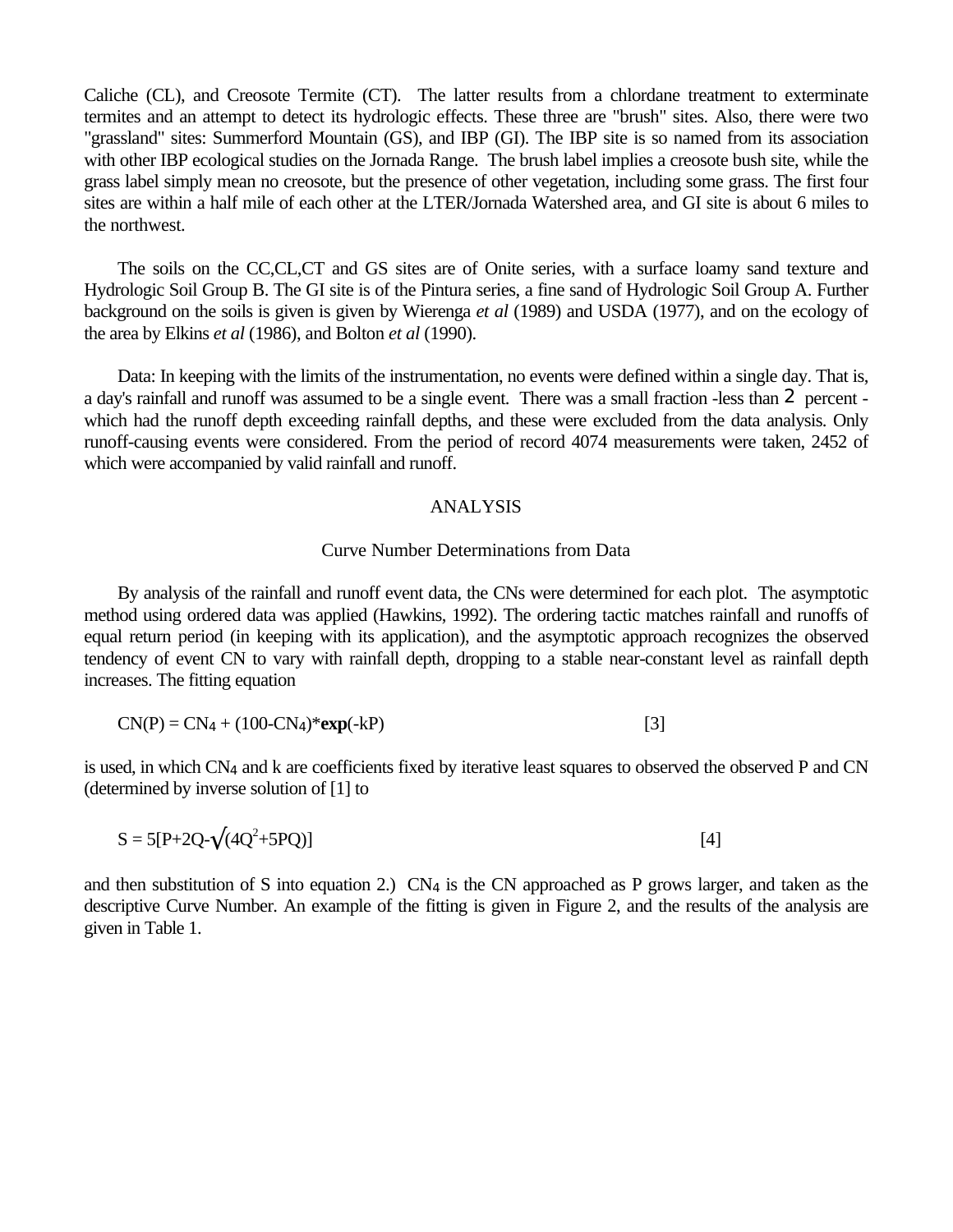

Figure 2. Curve Number fitting for Creosote Termite Plot 4. CNo is that CN at which Q=0, P=Ia.

Plot Groups and Cover Associations

Plot Groups: Within each site the CNs for the designated high and low cover plots were averaged, and the results are shown in Table 2. For the Creosote Termite site plots 2 and 5 were used for the "high" condition. Note that this shows a distinct hydrologic association with cover. Each site cover group consists of a sample of 2, so statistical inference is limited. Nevertheless, the creosote bush sites have distinctly higher CNs that the grassland sites. As will be seen, this is also related to plant cover.

Cover Associations: The rough relationships seen between cover and CN in Table 2 can be quantified by utilizing the cover densities for the plots. Figure 3 shows this relationship between the realized CNs and the representative cover densities for the plots at each site. The lines shown are the least squares fits to the CN and cover data given by groups in Table 1. The goodness-of-fit statistics are given in Table 3.

Several items are of interest in Table 2 and 3 and Figure 3.

First there are distinct relationships between cover and CN: the higher cover leads to lower CNs within a site. These are often assumed, but are seldom demonstrated as such with rainfall-runoff data.

Table 1. Data, Plot, and Curve Number Fittings Summary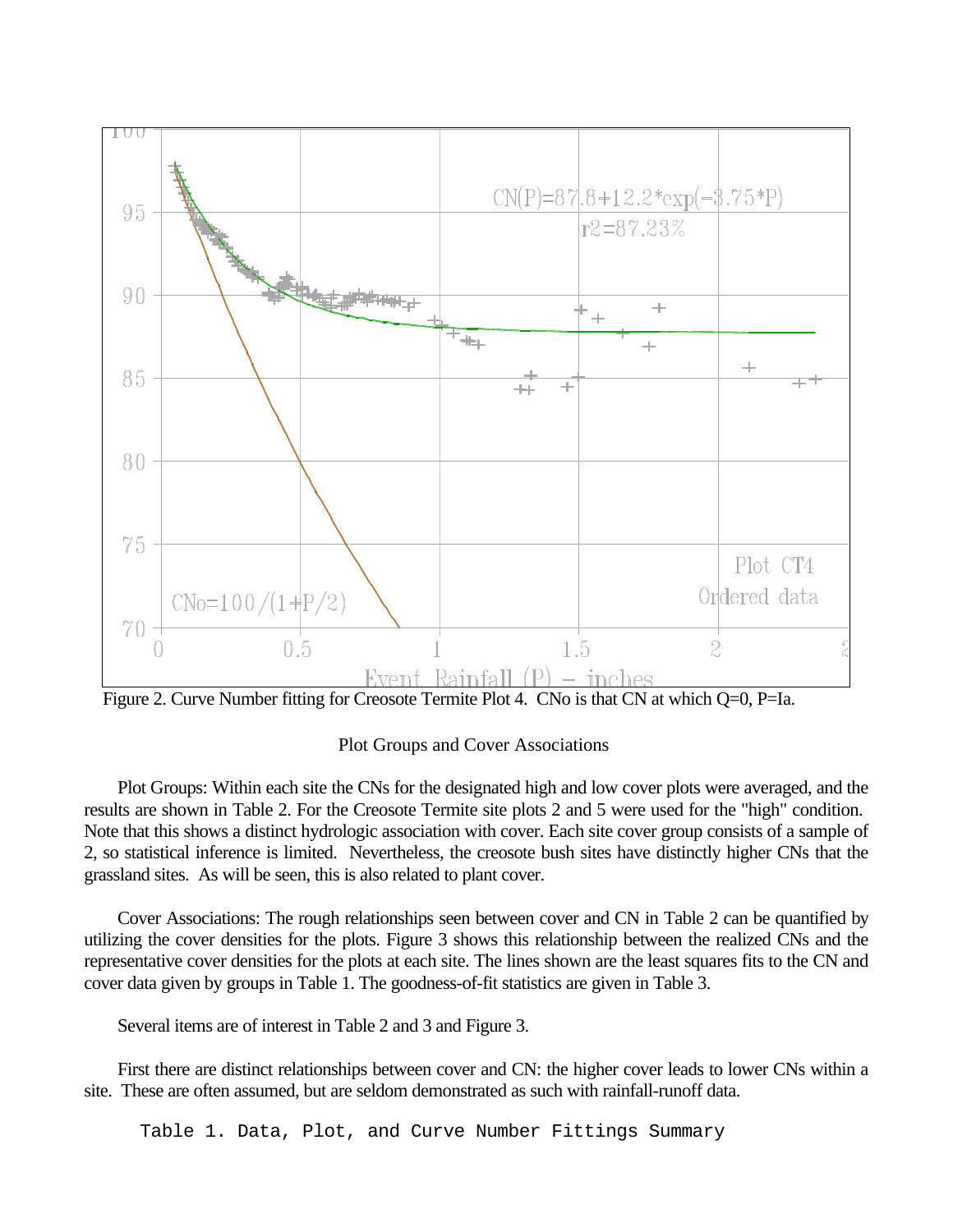| Plot             | Fr To | yr yr | Ν<br>$\#$  | Slope Cover<br>ႜ         | ∻    | $\mathop{\rm CN}\nolimits$<br>$\mathcal{C}N$ | k<br>$\text{in}^{-1}$ | $r^2$<br>% | SE<br>$\mathrm{CN}$ |  |
|------------------|-------|-------|------------|--------------------------|------|----------------------------------------------|-----------------------|------------|---------------------|--|
| Creosote Control |       |       |            |                          |      |                                              |                       |            |                     |  |
|                  |       |       |            |                          |      |                                              |                       |            |                     |  |
| CC1              |       | 82 94 | 215        | 6.5                      | 70.6 | 84.01                                        | 2.764                 | 85.54      | 1.39                |  |
| CC2              |       | 82 94 | 192        | 5.0                      | 46.3 | 83.47                                        | 2.232                 | 92.37      | 1.06                |  |
| CC3              | 83 94 |       | 170        | 3.4                      | 16.5 | 88.20                                        | 4.872                 | 90.64      | 0.68                |  |
| CC <sub>4</sub>  | 83 94 |       | 156        | 3.9                      | 9.3  | 87.92                                        | 4.724                 | 76.82      | 1.17                |  |
|                  |       |       |            | Creosote Termite Sprayed |      |                                              |                       |            |                     |  |
| CT1              | 82    | 88    | 81         | 5.8                      | 71.7 | 81.16                                        | 1.531                 | 87.14      | 1.73                |  |
| CT2              |       | 82 92 | 126        | 4.1                      | 70.6 | 81.51                                        | 2.210                 | 86.19      | 1.44                |  |
| CT <sub>5</sub>  |       | 83 92 | 130        | 5.2                      | 50.4 | 79.44                                        | 2.277                 | 96.98      | 0.87                |  |
| CT3              | 83 92 |       | 142        | 4.0                      | 27.1 | 85.08                                        | 2.841                 | 92.34      | 0.93                |  |
| CT4              | 83    | 92    | 145        | 5.3                      | 21.3 | 87.75                                        | 3.747                 | 87.23      | 0.97                |  |
| Creosote Caliche |       |       |            |                          |      |                                              |                       |            |                     |  |
| CL1              | 89    | 94    | 128        | 5.1                      | 0.2  | 93.44                                        | 7.782                 | 36.70      | 1.40                |  |
| CL3              |       | 89 94 | 135        | 5.8                      | 1.0  | 92.03                                        | 11.343                | 63.68      | 1.06                |  |
| CL2              |       | 89 94 | 121        | 7.4                      | 40.1 | 89.41                                        | 5.966                 | 82.33      | 0.88                |  |
| CL4              | 89 94 |       | 133        | 4.6                      | 46.9 | 90.41                                        | 5.410                 | 72.63      | 1.01                |  |
| Grass            |       |       | Summerford |                          |      |                                              |                       |            |                     |  |
| GS1              |       | 89 94 | 108        | 9.1                      | 19.1 | 73.51                                        | 1.675                 | 97.30      | 0.90                |  |
| GS <sub>2</sub>  |       | 89 94 | 114        | 9.9                      | 35.1 | 83.63                                        | 2.690                 | 88.45      | 1.15                |  |
| GS3              |       | 89 94 | 105        | 8.6                      | 51.5 | 59.09                                        | 1.072                 | 99.44      | 0.58                |  |
| GS4              |       | 89 94 | 111        | 9.7                      | 55.1 | 77.32                                        | 2.066                 | 94.76      | 1.07                |  |
| Grass            | IBP   |       |            |                          |      |                                              |                       |            |                     |  |
| GII              |       | 89.94 | 96         | 5.5                      | 24.7 | 83.06                                        | 2.585                 | 86.51      | 2.23                |  |
| GI <sub>2</sub>  | 89 94 |       | 92         | 4.7                      | 14.6 | 80.67                                        | 2.745                 | 88.57      | 1.61                |  |
| GI3              | 89 94 |       | 86         | 4.2                      | 21.7 | 71.42                                        | 1.784                 | 95.09      | 1.52                |  |
| GI4              |       | 89 94 | 97         | 5.9                      | 27.4 | 70.56                                        | 1.627                 | 98.55      | 0.78                |  |

Notes: N is the number of events with 0<Q<P. Cover is the average cover density as measured. CN4 is asymptotic CN, or fitted CN as P->4 with ordered data. r<sup>2</sup> is the coefficient of determination in<br>percent for the above, using CN as the fitting objective.

| Table 2. Average CNs for Cover groups by sites. |  |  |  |
|-------------------------------------------------|--|--|--|
|                                                 |  |  |  |

| Plot Group              |           | ------- Curve Number ------- |  |
|-------------------------|-----------|------------------------------|--|
| <b>Site</b>             | Low Cover | <b>High Cover</b>            |  |
|                         |           |                              |  |
| <b>Creosote Control</b> | 88.06     | 83.74                        |  |
| Creosote Termite        | 86.42     | 80.48                        |  |
| Creosote Caliche        | 92.74     | 89.91                        |  |
| <b>Grass Summerford</b> | 78.57     | 68.21                        |  |
| Grass IBP               | 81.67     | 70.99                        |  |

Second, the trend lines for the brush sites extrapolate to a common hypothetical condition of no cover and CN of about 90. This might be seen as the "bare-soil" CN common to this general area. The "grass" sites extrapolate to a CN value is the mid-80s at no cover.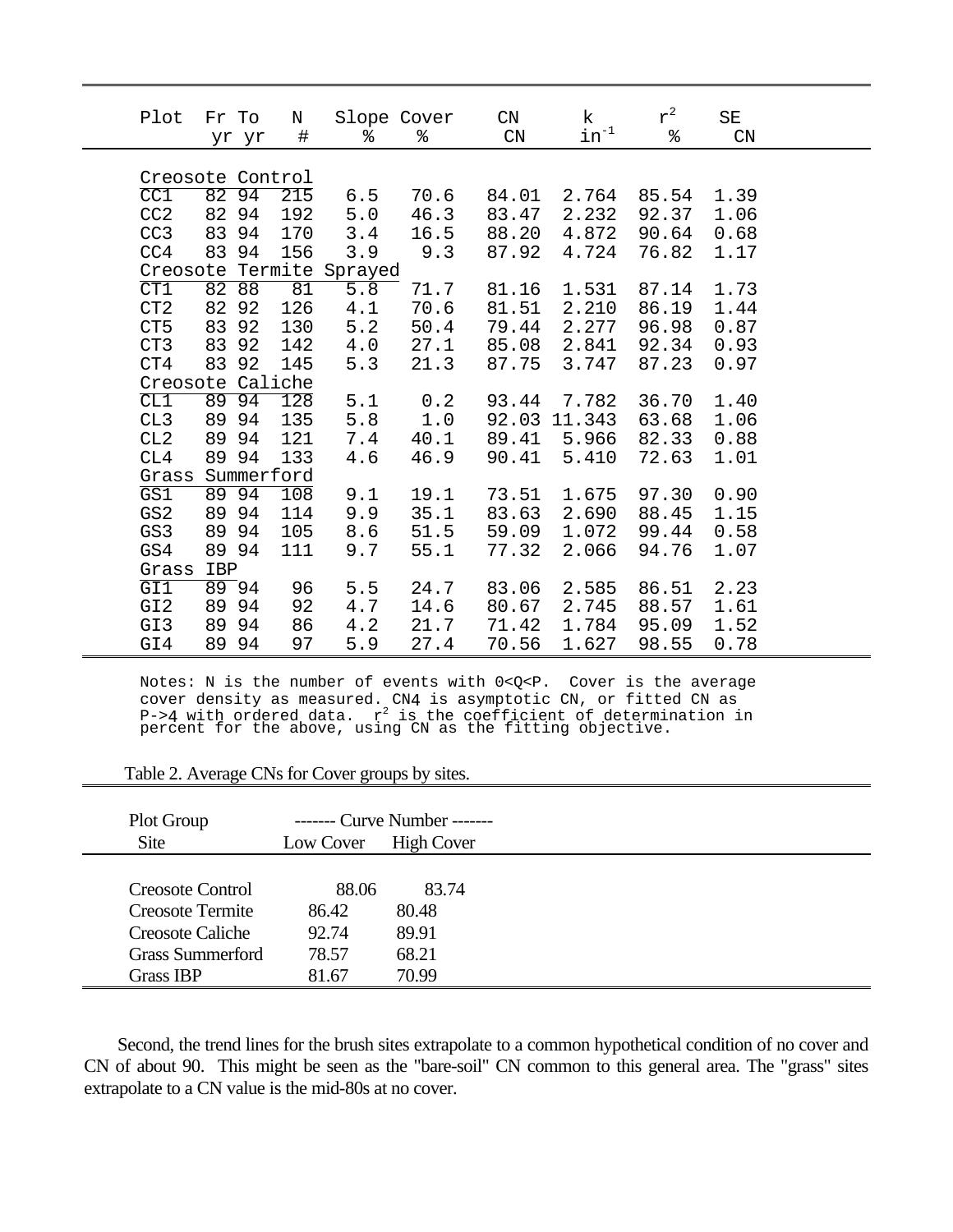

Figure 3. Curve Number - Cover relationships for different sites. Data taken from

Tables 1 and 3.

| Site             | а<br>CN | CN/%      | °≈    | SΕ<br>CΝ |  |
|------------------|---------|-----------|-------|----------|--|
| Creosote Control | 88.72   | $-0.0790$ | 79.26 | 1.39     |  |
| Creosote Termite | 88.44   | $-0.1367$ | 67.48 | 2.58     |  |
| Creosote Caliche | 92.73   | $-0.0636$ | 79.41 | 0.99     |  |
| Grass Summerford | 83.83   | $-0.3159$ | 12.74 | 16.75    |  |
| Grass IPR        | 87.16   | $-0.4851$ | 17.62 | 707      |  |

Table 3. Fits to CN=a+b\*Cover(%) for Jornada sites

Third, the slopes ("b" in Table 3) are smaller for the higher CN sites. These are the harsher and less productive sites. Conversely, the lower CN grassed sites have steeper slopes, and thus a small change in cover has a larger effect on CN. This suggests that the poorer sites would be difficult to manage for hydrologic goals, but that the good sites would give better return for a unit of managed cover.

## Comparisons with Handbook Curve Numbers

In professional application, CN selection is guided by table and charts in agency documents based on soils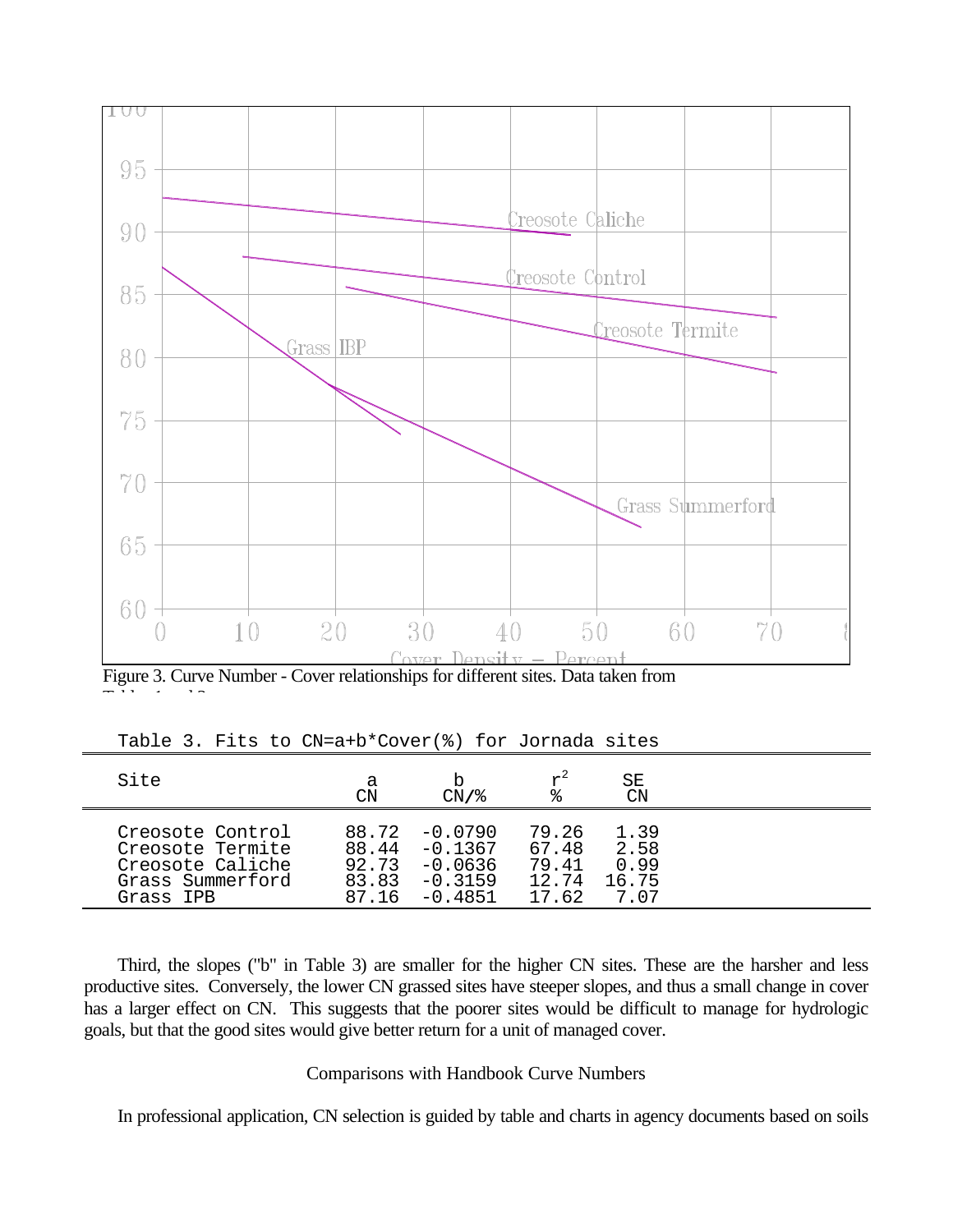(Hydrologic Soils Groups A - D), land use and type, and cover. The studies here allow comparison with such estimated CN values with actual data-derived values.

First, rangeland CN are estimated from Tables and Charts in the SCS Hydrology Guide National Engineering Handbook (USDA, 1972). Its Figures 9.5 and 9.6 are similar to Figure 3 here, and give CNs for forest-range complexes as a function of cover by soils and land types. The closest cognate to the Jornada site descriptions is given by "Herbaceous", represented by the following:

| A Soils $CN = 83.0 - 0.23*cover(\% )$ | [5a] |
|---------------------------------------|------|
| B Soils $CN = 75.0 - 0.29*cover(\%)$  | [5b] |

In addition, NEH4's Table 9.1 suggests values for various soils of cover condition (Poor, Fair, Good) for rangelands, with the division points between these cover classes is 50% and 75% respectively. (Enderlin and Markowitz, 1962.) The tabular values for CN using the category "Pasture or Range" are as follows for Poor, Fair, and Good cover conditions respectively: For A soils; 45, 36, 25, for B soils 66, 60, and 25.

| Plot             | Soil                    |       | Cover ----- NEH4 ----- Local |                        | Data          |  |  |
|------------------|-------------------------|-------|------------------------------|------------------------|---------------|--|--|
|                  | Type                    | $\%$  |                              | Fig 9.6 Tab 9.1 Charts | Analysis      |  |  |
|                  |                         |       |                              |                        |               |  |  |
|                  | <b>Creosote Control</b> |       |                              |                        |               |  |  |
| CC <sub>1</sub>  | B                       | 70.6  | 66.8                         | 59                     | 78.3 84.01    |  |  |
| CC2              | B                       | 46.3  | 72.4                         | 67                     | 80.3<br>83.47 |  |  |
| CC <sub>3</sub>  | $\, {\bf B}$            | 16.5  | 79.2                         | 67                     | 88.20<br>82.7 |  |  |
| CC <sub>4</sub>  | B                       | 9.4   | 80.8                         | 67                     | 83.3 87.92    |  |  |
|                  | Creosote Termite        |       |                              |                        |               |  |  |
| CT <sub>1</sub>  | B                       | 71.7  | 66.5                         | 59                     | 78.3 81.16    |  |  |
| CT2              | $\, {\bf B}$            | 70.6  | 66.8                         | 59                     | 78.3 81.51    |  |  |
| CT3              | $\, {\bf B}$            | 27.1  | 76.8                         | 67                     | 81.8 85.08    |  |  |
| CT4              | $\, {\bf B}$            | 21.3  | 78.1                         | 67                     | 82.3 87.75    |  |  |
| CT <sub>5</sub>  | B                       | 50.4  | 71.4                         | 59                     | 80.0 79.44    |  |  |
|                  | <b>Creosote Caliche</b> |       |                              |                        |               |  |  |
| CL <sub>1</sub>  | B                       | 0.2   | 83.0                         | 67                     | 84.0 93.44    |  |  |
| CL2              | B                       | 40.1  | 73.8                         | 67                     | 80.8 89.41    |  |  |
| CL3              | B                       | 1.0   | 82.8                         | 67                     | 83.9 92.03    |  |  |
| CL <sub>4</sub>  | B                       | 46.9  | 72.2                         | 67                     | 80.2 90.41    |  |  |
|                  | <b>Grass Summerford</b> |       |                              |                        |               |  |  |
| GS1              | B                       | 19.1  | 76.8                         | 67                     | 82.5 73.51    |  |  |
| GS <sub>2</sub>  | $\, {\bf B}$            | 35.1  | 74.9                         | 67                     | 81.2 83.63    |  |  |
| GS3              | $\, {\bf B}$            | 51.5  | 71.2                         | 59                     | 79.9 59.09    |  |  |
| GS4              | B                       | 55.1  | 70.3                         | 59                     | 79.6 77.32    |  |  |
| <b>Grass IBP</b> |                         |       |                              |                        |               |  |  |
| GI1              | A                       | 24.7  | 79.6                         | 47                     | 76.8 83.06    |  |  |
| GI <sub>2</sub>  | A                       | 14.6  | 70.8                         | 47                     | 77.7<br>80.67 |  |  |
| GI <sub>3</sub>  | A                       | 21.7  | 68.7                         | 47                     | 77.0 71.42    |  |  |
| GI4              | A                       | 27.43 | 67.0                         | 47                     | 76.5 70.56    |  |  |

Table 4. Comparisons of handbook-based and data-determined Curve Numbers.

Second, a local CN guide specifically for southwestern conditions is available in chart form. While its NRCS origin is anecdotal and difficult to document, it does find wide use by federal and local land and water management agencies (see e.g. Zeller, 1982). The "Desert Brush" class is used here as to represent the Jornada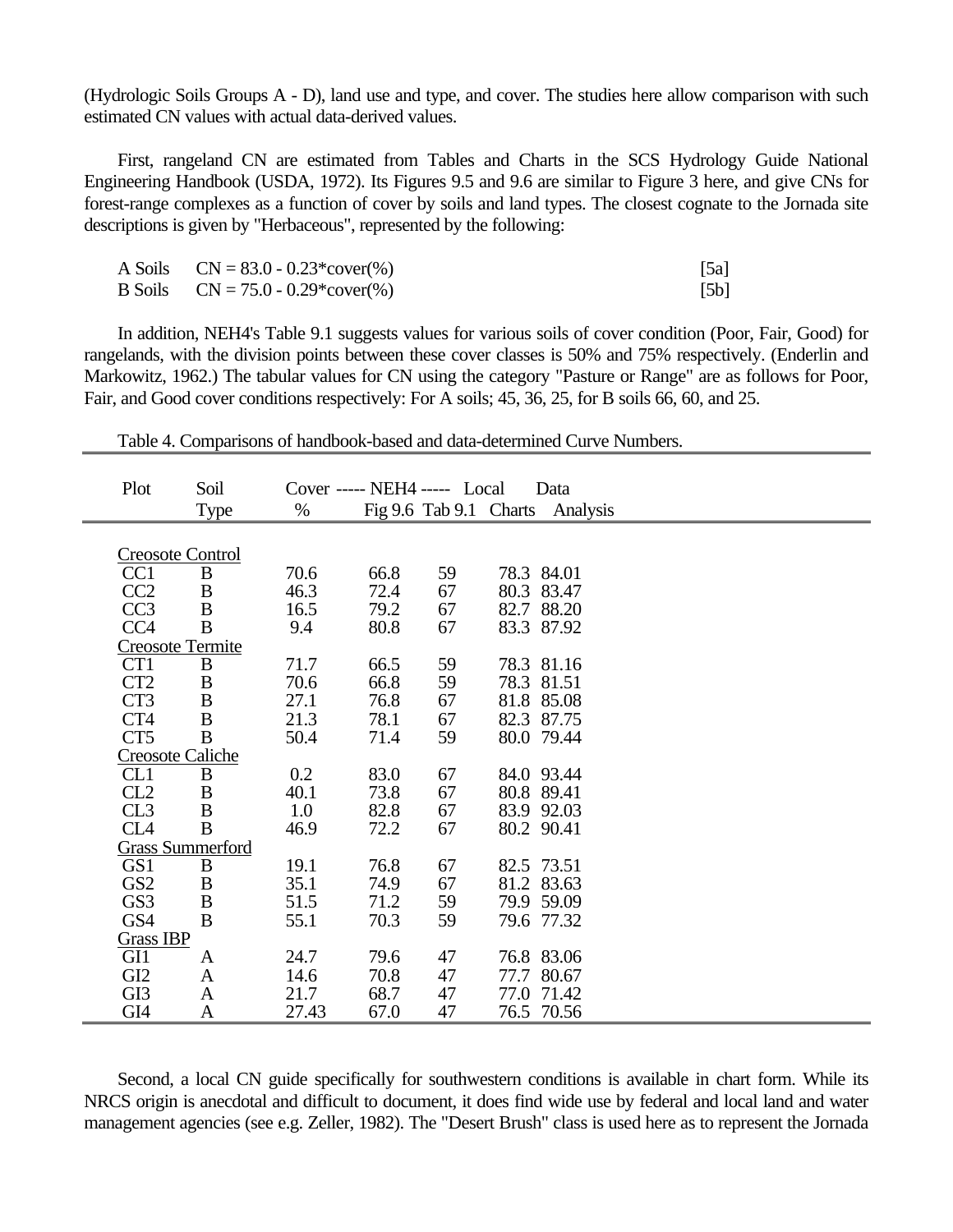conditions. The graphically CN-cover relations are abbreviated by the following expressions:

| A Soils $CN = 79.0 - 0.09*cover(\%)$   | [6a] |
|----------------------------------------|------|
| B Soils $CN = 84.0 - 0.08 * cover(\%)$ | [6b] |

The charts include no "A" soils information, thus the above entries for the A soils in equations 5a and 6a above are extrapolated from the performance of the D, C, and B soils. CN values for the Jornada plots have been calculated from the above according to the soils information (all "B" soils except for the GI site, which is "A") and the cover data given in Table 4. The plot CN estimates from these information sources, appropriately rounded, are given in Table 4. The comparisons are displayed in Figure 4.



Figure 4. Plot of observed Curve Numbers (o) and handbook table and chart estimates (e).Boldface indicates an overplot.

#### SUMMARY AND DISCUSSION

The rainfall-runoff hydrology for rangeland plots in southern New Mexico was studied, and the Curve Numbers determined. These data-defined values were compared to the handbook estimates based on soils and vegetation. The correspondence between the two is not encouraging. Differences exist between nearby sites and even between adjacent plots, but rough trends are found with plant cover. The plotted results hint at the overriding importance of the basic soil resource in limiting hydrologic response, and a smaller role for vegetation.

The differences in CN-cover relations between the brush and grass sites create some interesting management rhetoric. In short, the brush sites are hydrologically active but robust: the hydrology is not strongly influenced by cover. Thus rehabilitation efforts or grazing restraints (or excesses) that affect cover may have little impact on the relative hydrologic response. The grass sites give more pronounced responses to cover, suggesting cover management could have a more profound effect on hydrologic response, and priority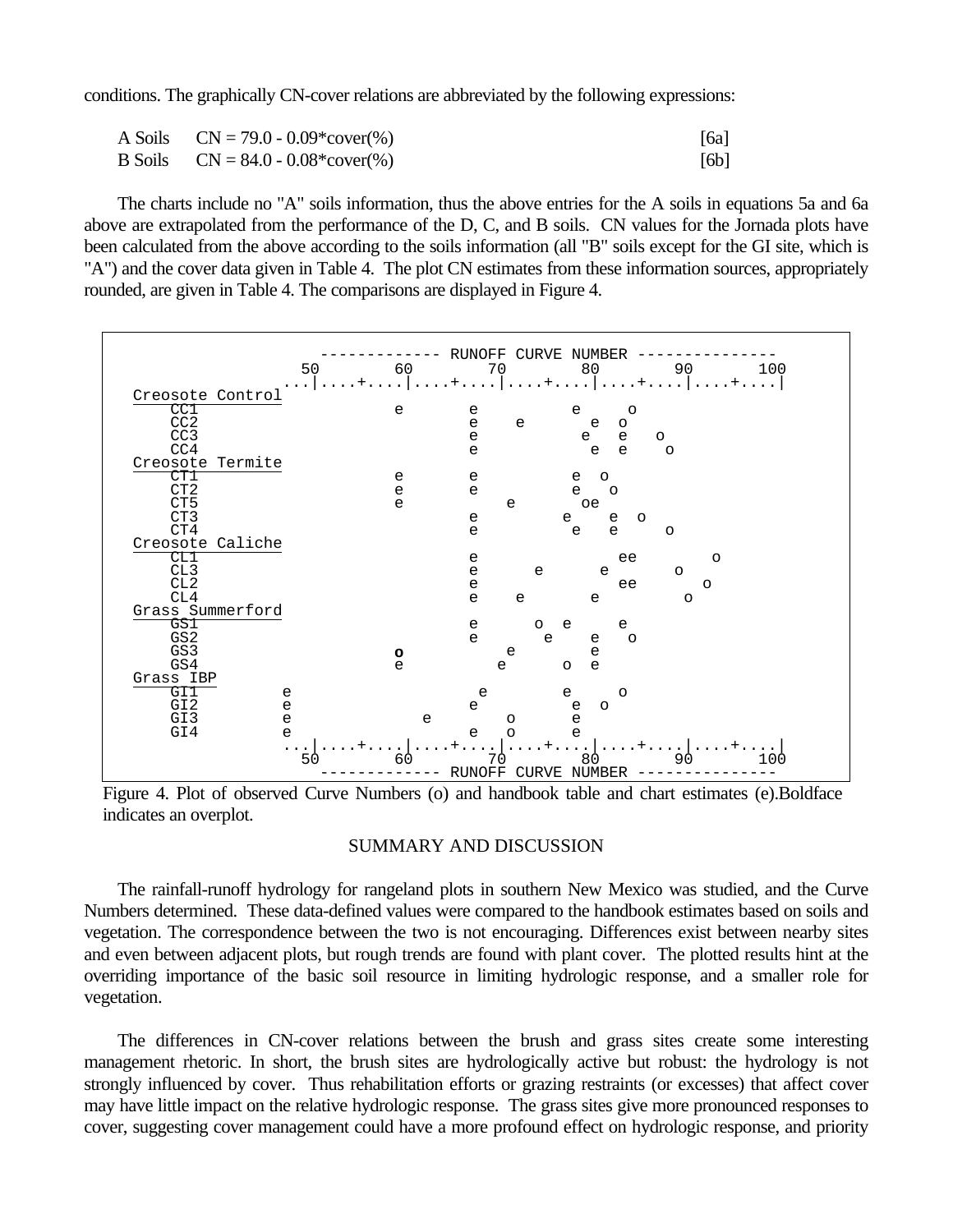attention to them in management.

As an illustration of the above, the maximum one-day rainfall in the 12-year record was 84.84 mm (3.34 in) on June 8, 1987. Flexing the cover from 50% to 20% with this rainfall on the Creosote Control and the Summerford results from Table 4 with the Curve Number equation (eq 1) shows a 10% change in runoff depth for the Creosote site, but a 64% change for the grass site. Clearly cover is a more important consideration on the better sites.

## ACKNOWLEDGEMENTS

This work has supported by the Arizona Agricultural Experiment Station, and by the U.S. Department of Agriculture, Natural Resources Conservation Service, Water and Climate Center, Portland, Oregon. The authors wish to acknowledge the important contribution by Walt Whitford who envisioned the original plot experiments, John Anderson who rigorously collected samples and maintained the plots, and Susan Bolton who developed the initial data base used the analyses.

## **REFERENCES**

Bolin, S.B., and T.J. Ward. 1986. Preliminary Analysis and Comparisons of Sediment Yield Data from the New Mexico LTER site (Jornada Site). *in* Adams, J.R. (Compiler), Sediment Movement at LTER Sites: Mechanics, Measurement, and Integration with Hydrology. SWS Contract Report 387, State Water Survey, Illinois Department of Energy and Natural Resources, Champaign, IL.

Bolton, S., T.J. Ward, and W. G. Whitford. 1990. Rainfall Infiltration and Loss on a Bajada in the Chihuahuan Desert, New Mexico. in Hydraulics/Hydrology of Arid Land, Proceedings of the International Symposium. Amer. Soc. Civ. Engineers, New York, 349-355.

Elkins, N.Z. G.V. Sabol, T.J. Ward, and W.G. Whitford. 1968. The Influence of Subterranean Termites on the Hydrological Characteristics of a Chihuahuan Desert Ecosystem. *Oecologia* 56, 521-528.

Enderlin, H.C., and E.M. Markowitz. 1962. The Classification of the Soil and Vegetative Cover Types of California Watersheds according to their influence on Synthetic Hydrographs. Presented at Second National Meeting of the American Geophysical Union at Stanford University, December 27-29, 1962.

Hawkins, R.H. 1992. Asymptotic Determination of Runoff Curve Numbers from Data. *Journal of Irrigation and Drainage Engineering*, Amer Soc Civ Eng 119(2), 334-345.

Hawkins, R.H. 1996. Runoff Curve Number Characteristics of Creosote Brush and Grassland Plots in Chihuahuan desert, New Mexico. Presentation at the Fortieth Annual Meeting of Arizona-Nevada Academy of Science, Tucson AZ, April 1996.

Schlesinger, W.H., J.F. Reynolds, G.L. Cunningham, L.F. Huenneke, W.M. Jarrell, R.A. Virginia, and W.G. Whitford. 1990. Biological Feedbacks in Global Desertification. *Science* 247, 1043-1048.

Wierenga, P.J., A.F. Toorman, D.B. Hudson, J. Vinson, M. Nash, and R.G. Hills. 1989. Soil Physical Properties at the Las Cruces Trench Site. Project Report NUREG/CR-5441 for U.S. Nuclear Regulatory Commission, Prepared by New Mexico State University.